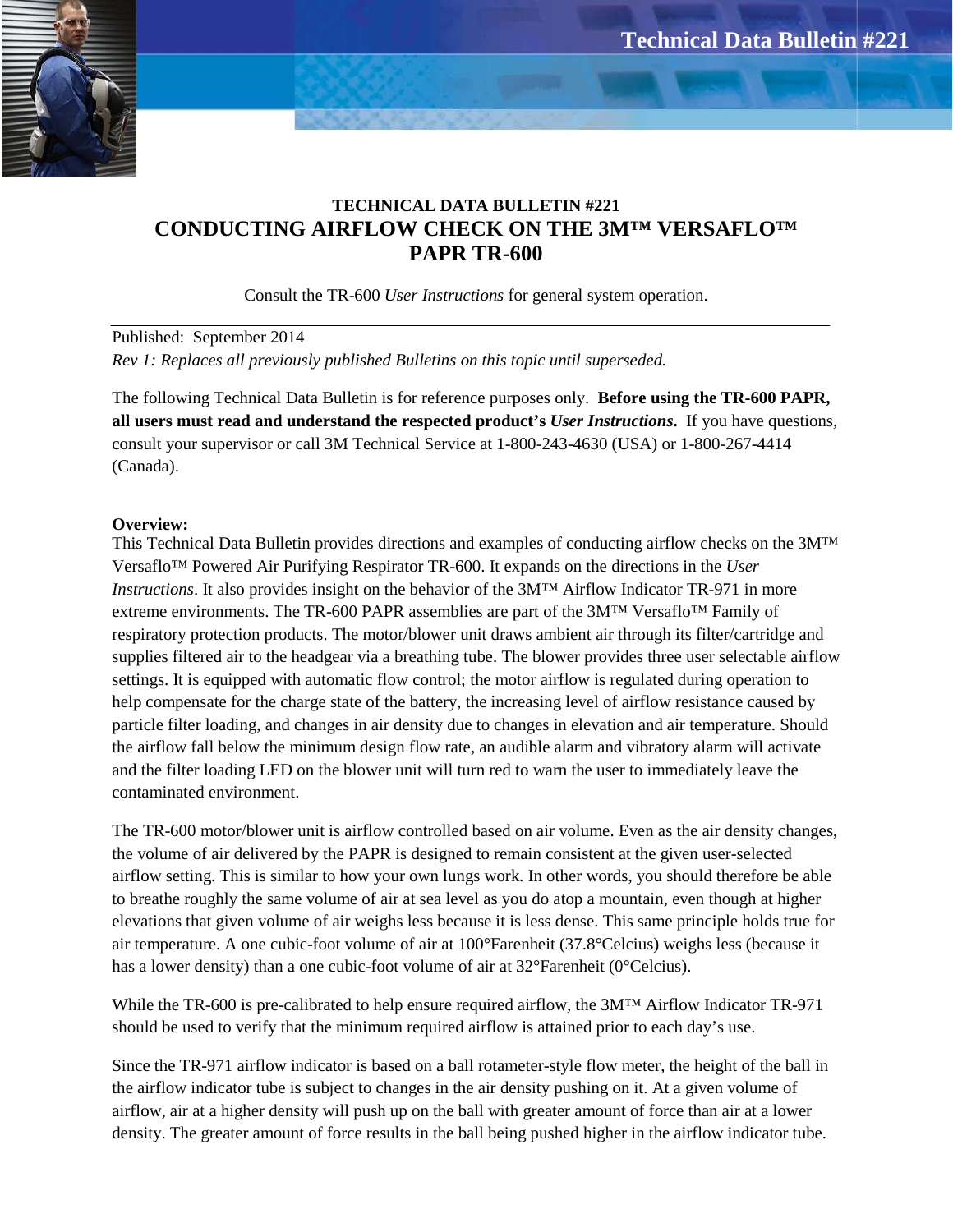Because of this difference in force, the airflow indicator is graduated into different 'Zones' based on air density, which is based on altitude and ambient temperature.

Use Chart 1 below or the reference card supplied with your TR-971 airflow indicator to determine your 'Zone'. Follow the steps below for conducting an airflow check.

# **Determining your 'Zone'**

- The airflow indicator is graduated into different 'zones' based on air density, which is based on elevation and ambient temperature.
- In order to determine your zone, you must know the elevation and temperature for the environment where you are conducting the airflow check (not for where the system will be used). See your supervisor if you are not certain of these values. During use, the system will automatically compensate for changes in air temperature and pressure.
- Example: you are conducting an airflow check where the elevation is 2700 feet (823 meters) and the temperature is 72°Farenheit (22°Celcius).
	- o 2700 feet falls between 2000 and 3000, rounding to the nearest value, round up to 3000 feet
	- $\circ$  72°Farenheit falls between 68°F and 86°F, rounding to the nearest value, round down to 68°F
	- o Locate the zone where 3000 feet intersects with 68°F
	- o Your "Zone" is H
- Note: The recommended operating altitude range is -328 feet (-100 meters) to 16404 feet (5000 meters). For use in elevations outside this range contact 3M Technical Service.
- Additional examples of determining your zone may be found at the end of this bulletin.
- Additional guidance on determining you zone at different humilities and based on measured air pressure is provided below.

# **Airflow check:**

- Must be conducted before each day's use.
- Ensure the filter you are planning to use is properly installed.
- If the breathing tube is attached, remove it.
- Insert the TR-971 air flow indicator into the outlet on the TR-600 blower unit (Fig. 2). Make sure the float ball moves freely in the tube and the gasket at the bottom end of the tube is in place.
- Turn the TR-600 blower unit on (Fig. 1, #1) and run for 1 minute to allow the air flow to stabilize.
- **Ensure the airflow setting is set to standard / lowest (Fig. 1, #3). The unit will start-up in standard** mode. To get back to standard mode, press and hold the Flow Control Button (Figure 1, #2) to cycle through the flow settings. When in Standard Flow Setting, one (1) flow LED will be illuminated on the Flow Setting Indicator (Figure 1, #3).
- Tilt the blower unit so that the airflow indicator is vertical (Fig. 3).
- The bottom of the floating ball must rest at, or above, the minimum flow mark for the 'letter' representing your 'Zone' as indicated on the reference card supplied with your TR-971 airflow indicator, in the *User Instructions*, and on chart 1 below.
- If the airflow indicator ball fails to rise above your 'zone' of the minimum flow level, do not use the unit.
- Repeat the test with a fully charged battery and/or a new filter and cartridge (and pre-filter if used).
- If issues persist, refer to the TR-600 troubleshooting guidance or contact 3M technical service at 800- 243-4630 in the United States or 800-267-4414 in Canada.

# **If the airflow indicator ball fails to rise at or above the minimum flow level**

- Double check you selected the correct zone based on current environmental conditions.
- Do not use the unit.
- Refer to the guidance in this document, the TR-600 troubleshooting guidance document, or contact 3M technical service.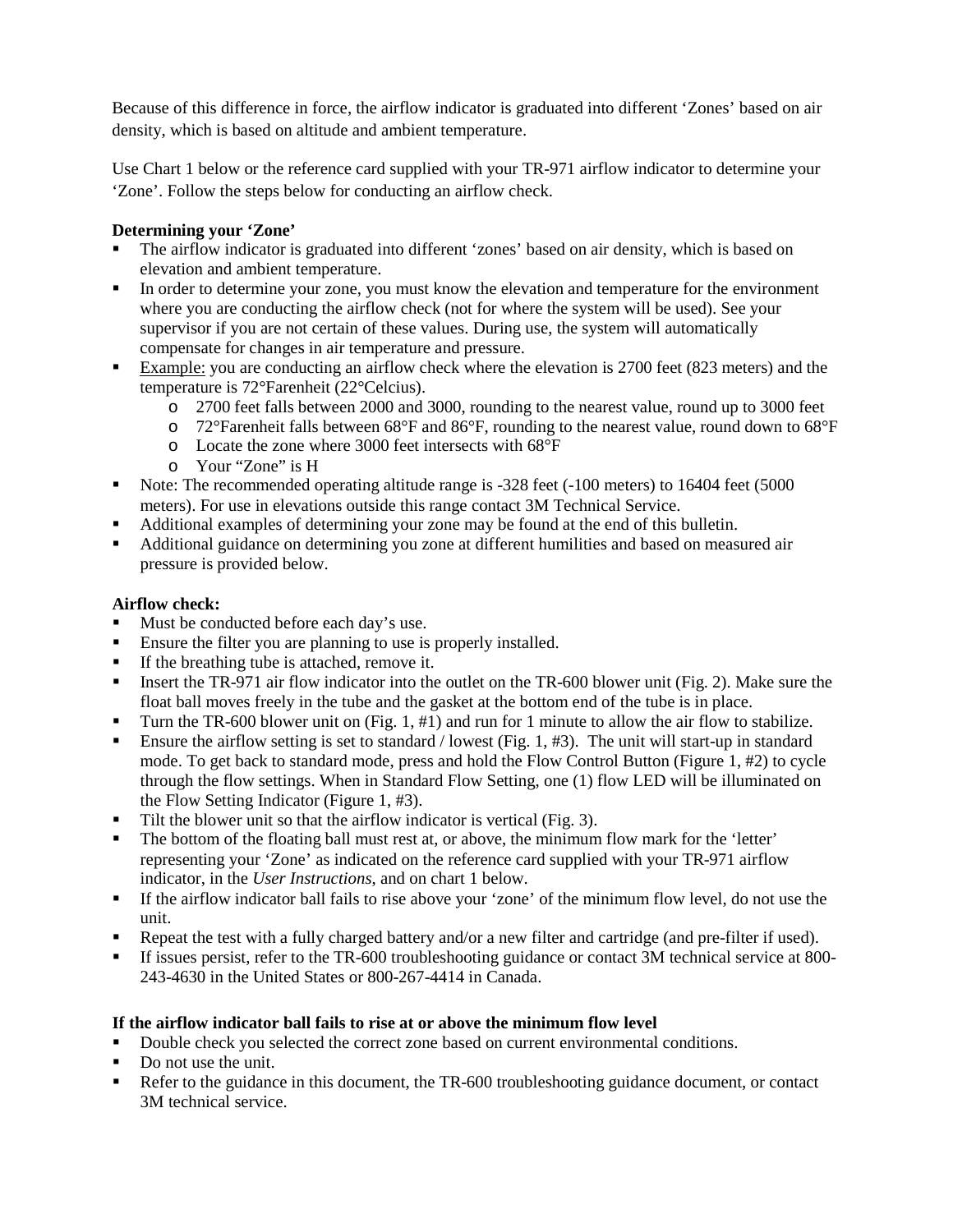### **Conducting a low flow alarm check:**

Check the low airflow alarm by simulating a low airflow condition. With the motor/blower on:

- Remove the airflow indicator and tightly cover the outlet of the motor/blower with the palm of your hand. The motor should automatically speed up, attempting to compensate for the low airflow condition. Continue to press your palm tightly against the end of the outlet, making a tight seal. In less than approx. 30 seconds, the unit will sound an audible and vibratory alarm, and the bottom bar on the filter loading/low flow indicator will flash red. (Fig 1, #5).
- Remove your hand from the end of the breathing tube. In less than approx. 30 seconds, the audible alarm and the flashing red LED should both stop when the motor returns to the selected speed.



**Figure 1: TR-600 Motor/Blower User Interface**

- 1. On/Off button
- 2. Flow control button
- 3. Flow level/alarm indicator
- 4. Battery charge status level/alarm indicator
- 5. Filter loading/alarm indicator
- 6. Tight-fitting mode indicator (future option; not currently available)

#### **Fig. 2 - Attaching airflow indicator Fig. 3- Checking airflow**



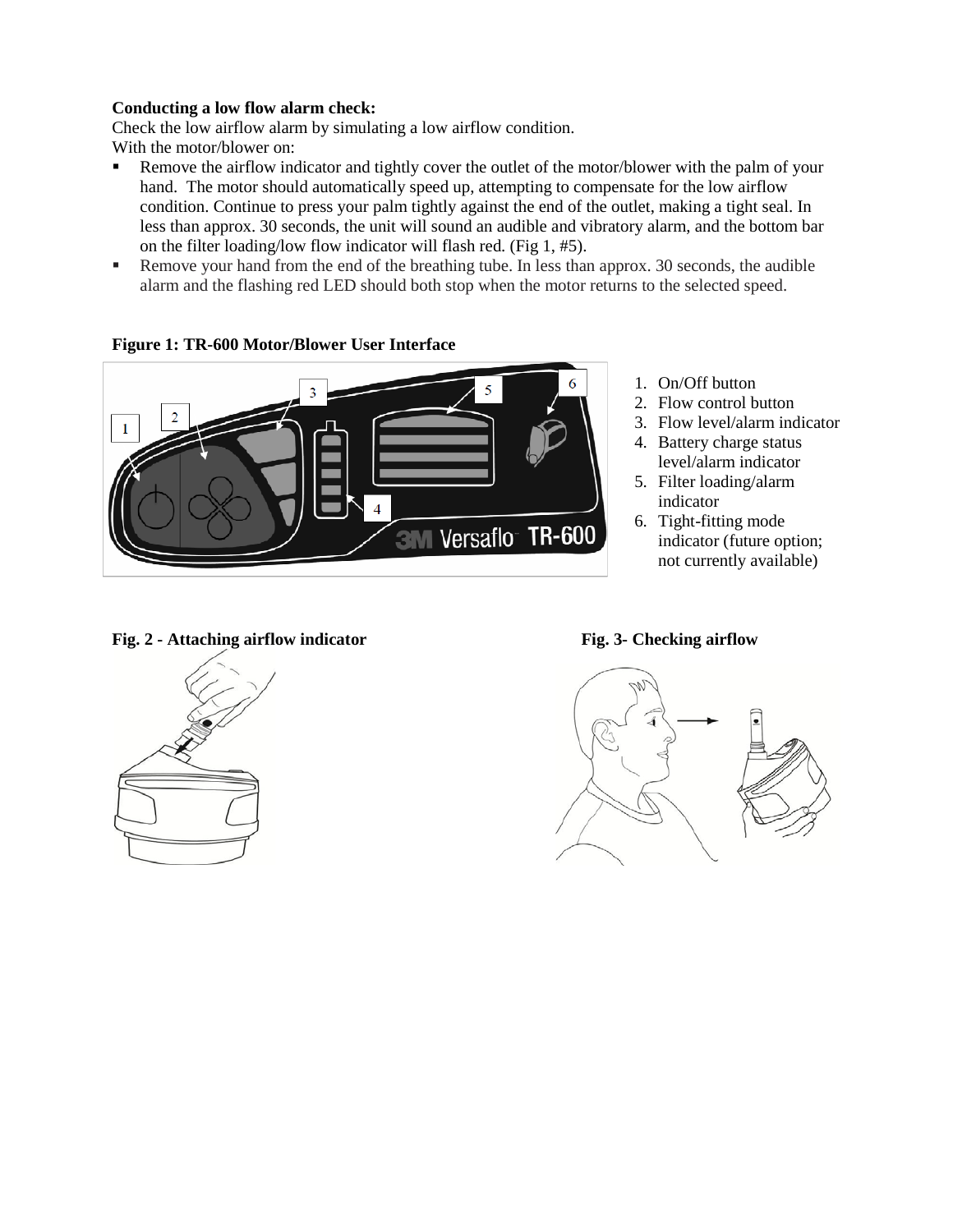**Chart 1 – Determining airflow indicator Zone based on elevation and temperature. This chart mirrors the one provided with the 3M™ Airflow Indicator TR-971.**

|  |        |          |     |    | IJ |    |    |     |     |
|--|--------|----------|-----|----|----|----|----|-----|-----|
|  |        | °C       | -10 | 0  | 10 | 20 | 30 | 40  | 50  |
|  | m      | °F<br>ft | 14  | 32 | 50 | 68 | 86 | 104 | 122 |
|  | $-305$ | $-1000$  | А   | B  | C  | D  | E  | F   | G   |
|  | 0      | 0        | в   | С  | D  | Е  | F  | G   | н   |
|  | 305    | 1000     | С   | D  | E  | F  | G  | н   | ı   |
|  | 610    | 2000     | D   | Е  | F  | G  | н  | Т   | J   |
|  | 915    | 3000     | E   | F  | G  | н  | I  | J   | κ   |
|  | 1219   | 4000     | F   | G  | н  | ı  | J  | κ   | L   |
|  | 1524   | 5000     | G   | н  | ı  | J  | κ  | L   | М   |
|  | 1829   | 6000     | н   | ı  | J  | κ  | L  | M   | N   |
|  | 2134   | 7000     | ı   | J  | κ  | L  | М  | N   | O   |
|  | 2439   | 8000     | J   | κ  | L  | М  | N  | O   | P   |
|  | 2744   | 9000     | κ   | L  | М  | N  | O  | P   | Q   |
|  | 3048   | 10000    | L   | м  | N  | O  | P  | Q   | R   |
|  | 3353   | 11000    | м   | N  | O  | P  | Q  | R   | S   |
|  | 3658   | 12000    | N   | O  | P  | Q  | R  | S   | Т   |
|  | 3963   | 13000    | O   | P  | Q  | R  | S  | т   | U   |
|  | 4268   | 14000    | P   | Q  | R  | S  | T  | U   | v   |
|  | 4573   | 15000    | Q   | R  | S  | т  | U  | V   | W   |
|  | 4877   | 16000    | R   | S  | т  | U  | V  | W   | X   |
|  | 5182   | 17000    | S   | т  | U  | V  | w  | Χ   | Y   |

### **Background:**

- While the TR-600 is pre-calibrated to help ensure required airflow, the 3M™ Airflow Indicator TR-971 should be used to verify that the minimum required airflow is attained prior to each day's use.
- The TR-600 is designed to compensate automatically for changes in air density, which is affected by elevation and air temperature while the system is running. Thus, the air density at the location you check your airflow can be different than the location of use. For example, you can check your airflow in an indoor conditioned space, such as where you charge your batteries, and then use it outside (where it may be warmer or colder). The TR-600 will automatically compensate for the temperature change to help ensure the correct airflow is delivered.
- If you suspect the TR-600 is not delivering a minimum of 6 cfm (170 lpm), do not enter the contaminated area, see your supervisor, and check the airflow with the 3M™ Airflow Indicator TR-971.
- While wearing a separate means of appropriate respiratory protection, the TR-971 airflow indicator may be used to check the airflow of the TR-600 while in the environment of concern. Do not check airflow with the TR-971 airflow indicator in contaminated area without separate respiratory protection. Note: If the breathing tube is disconnected from the TR-600 in a contaminated environment, the inside of the breathing tube and TR-600 unit may be exposed to contaminants, and when resealed, the contaminant may become trapped. Clean and inspect prior to use.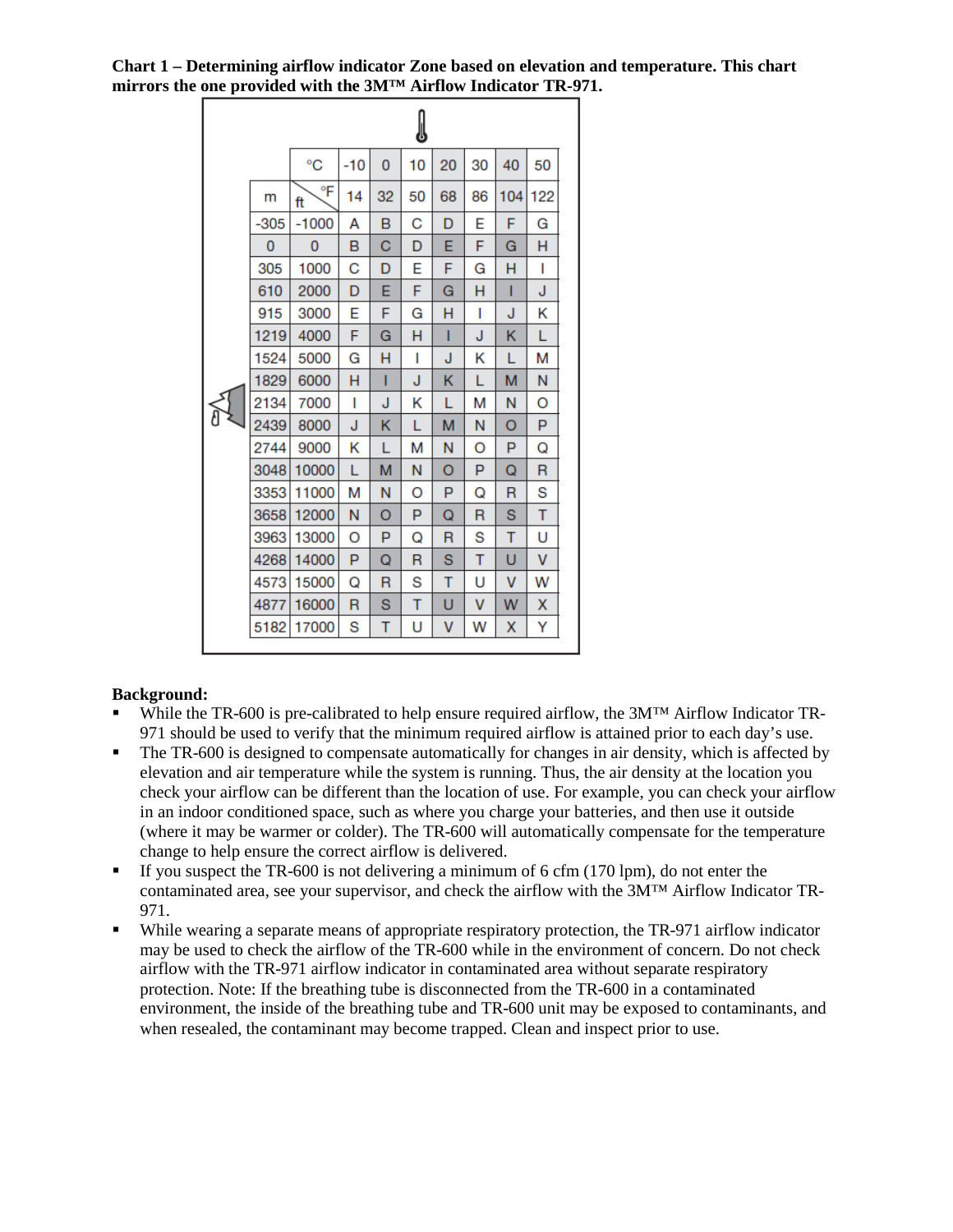# **Additional Examples:**

Temperature: 99°Farenheit (37°Celcius); Elevation: 5 feet (1.5 meters)

- o 5 feet, rounding to the nearest value, rounds down to 0 feet
- o 99°Farenheit falls between 86°F and 104°F, rounding to the nearest value, round up to 104°F
- o Locate the zone where 0 feet intersects with 104°F
- o Your "Zone" is G

Temperature: 45°Farenheit (7°Celcius); Elevation: 5280 feet (1609 meters)

- o 5280 feet, rounding to the nearest value, rounds down to 5000 feet
- $\circ$  45°Farenheit falls between 32°F and 50°F, rounding to the nearest value, round up to 50°F
- o Locate the zone where 5000 feet intersects with 50°F
- o Your "Zone" is I

# **Advanced Guidance:**

As discussed above, the height of the ball in the 3M™ Airflow Indictor TR-971 at a given airflow volume is based on the density of the air in the environment. Air density is mainly affect by air pressure and temperature, with minor effects based on relative humidity. Air pressure is primarily dependent on elevation. However, at a given elevation the air pressure can be affected by other variables, such as weather conditions, building ventilation, and artificially pressured environments (such as caissons, air locks, and positive or negative pressure rooms.)

Since for most users it is easier to determine their elevation than ambient pressure, the table on the airflow indicator card uses elevation to determine the 'zone' (see Chart 1). It is also possible to determine the appropriate airflow indicator zone by knowing the ambient pressure in kilopascals (KPa). Cart 2 is similar to Chart 1, but with pressure values added in line with elevation.

**Chart 2 – Determining airflow indicator Zone based on pressure and temperature. This chart is similar to Chart 1, but with pressure values added in line with elevation. This chart is based on 10% relative humidity.**

|       |              |                    |       |          | I  |    |    |     |     |
|-------|--------------|--------------------|-------|----------|----|----|----|-----|-----|
|       |              | $^{\circ}$ C       | $-10$ | $\Omega$ | 10 | 20 | 30 | 40  | 50  |
| kPa   | m            | $^{\circ}$ F<br>ft | 14    | 32       | 50 | 68 | 86 | 104 | 122 |
| 107.5 | $-305$       | $-1000$            | Α     | в        | C  | D  | E  | F   | G   |
| 101.3 | $\mathbf{0}$ | $\mathbf{0}$       | в     | c        | D  | E  | F  | G   | н   |
| 97.7  | 305          | 1000               | c     | D        | E  | F  | G  | н   | ı   |
| 94.2  | 610          | 2000               | D     | E        | F  | G  | н  | Т   | J   |
| 90.8  | 915          | 3000               | E     | F        | G  | н  | ı  | J   | к   |
| 87.5  | 1219         | 4000               | F     | G        | н  | ı  | J  | к   | L   |
| 84.3  | 1524         | 5000               | G     | н        | ı  | J  | к  | L   | м   |
| 81.2  | 1829         | 6000               | н     | п        | J  | к  | L  | M   | N   |
| 78.2  | 2134         | 7000               | ı     | J        | к  | L  | М  | N   | О   |
| 75.3  | 2439         | 8000               | J     | к        | L  | М  | N  | о   | P   |
| 72.4  | 2744         | 9000               | к     | L        | М  | N  | О  | P   | Q   |
| 69.7  | 3048         | 10000              | L     | М        | N  | О  | P  | Q   | R   |
| 67.0  | 3353         | 11000              | м     | N        | Ο  | P  | Q  | R   | S   |
| 64.4  | 3658         | 12000              | N     | о        | P  | Q  | R  | s   | т   |
| 61.9  | 3963         | 13000              | О     | P        | Q  | R  | s  | т   | U   |
| 59.5  | 4268         | 14000              | P     | Q        | R  | s  | т  | U   | v   |
| 57.2  | 4573         | 15000              | Q     | R        | S  | т  | U  | v   | W   |
| 54.9  | 4877         | 16000              | R     | s        | т  | U  | v  | W   | X   |
| 52.7  | 5182         | 17000              | S     | т        | U  | v  | W  | x   | Υ   |

Relative humidity (RH) can also affect the density of air, and thus the height of the ball in the airflow indicator. Dry air has a higher density than humid air. As such, at a given temperature, pressure, and airflow dry air will push a ball higher in the airflow indicator tube than will humid air. The chart provided